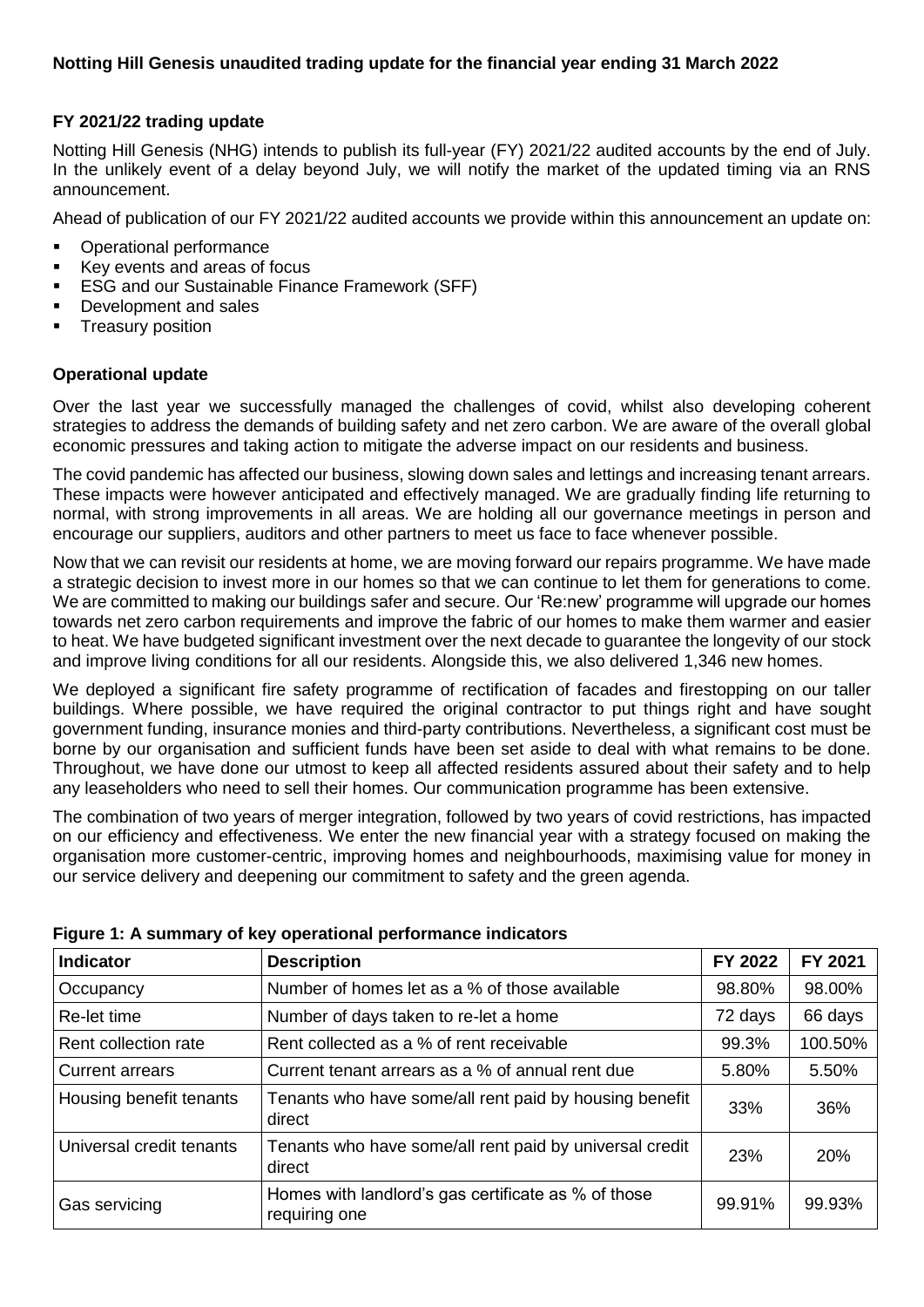### **Key events and areas of focus**

- **Canada Water sale:** we previously reported the sale of NHG's remaining interest in a site in the Canada Water area of Southwark to Art Invest Real Estate. The site sold for £140m with a £60m balance payable. A further £30m was paid on 31 December 2021 and the balance of £30m is due in September 2022
- **The Paragon estate:** following decant of all the blocks in October 2020 due to safety concerns, we carried out a series of surveys and investigations to determine the baseline condition of all 6 blocks at Paragon and to inform on full remediation cost
- **Eire remedial works:** the safety of our homes and customers is paramount to what we do. We have removed ACM from the 7 schemes with buildings over 18m that we were responsible for. We have also carried out 681 visual surveys and 370 intrusive surveys (including all buildings over 18m) and reduced waking watch by installing temporary alarms. We have completed remedial works on a further 17 blocks in addition to the ACM works. We are still confident that the overall net cost will be within what we have provided for (£173m) in our strategic plan

At the commencement of financial year 2021/22, the Board set a budgeted surplus of £82.7m. Despite challenges faced, our finances have remained strong and robust. After taking account of the above factors, we expect to publish results that show a surplus significantly higher than this.

# **ESG and our SFF**

NHG has issued a sustainable finance framework which can be accessed from our website. We estimate that around 12,000 homes will require investment to reach an EPC 'C' level or better. We estimate that this will cost just over £20m and these improvements will be delivered by 2030.

There is an expectation that our stock will need to be carbon neutral by 2050. This is likely to cost about £700m on current estimates. However, there is a high level of uncertainty as to the costs and, indeed, the appropriate technology. Given this, we have factored these costs (apart from the first £20m referred to in the previous paragraph) into the final 20 years of the 30-year business plans.

Making our ESG performance information more accessible will demonstrate to our residents and other stakeholders the positive impact that we are making against these goals. It will demonstrate that by investing in our organisation, stakeholders are contributing to **positive social** and **environmental** impacts.

We aim to develop new affordable and sustainable homes, as well as improving the sustainability of our existing homes. Through our strategic objectives we will carry out our mission to "build and maintain quality affordable homes, creating diverse and thriving communities." Residents are at the core of everything we do.

# **Development and sales update**

We plan to continue to expand our business through development growth. We have set a target to deliver 7,000 new homes by 2027 by delivering 1,400 homes per year. The programme will be composed of about 70% regulated affordable homes. Figure 2 below details breakdown by tenure.

| Tenure                   | Homes per year |
|--------------------------|----------------|
| Affordable rent          | 500            |
| Shared ownership         | 350            |
| Intermediate market rent | 150            |
| Private sale             | 200            |
| Market rent              | 200            |
| <b>TOTAL</b>             | 1.400          |

# **Figure 2: Composition of development targets**

The overall amount of money spent on new homes in 2021/22 was £335m; an increase of £82m in comparison to 2020/21. We are forecasting an increase to £388m in 2022/23 which will continue to grow in future years.

The following table provides details of acquisitions, starts and completions in 2021/22 compared to 2020/21. The joint venture sales are managed by our JV partner and are not included in the unsold homes numbers.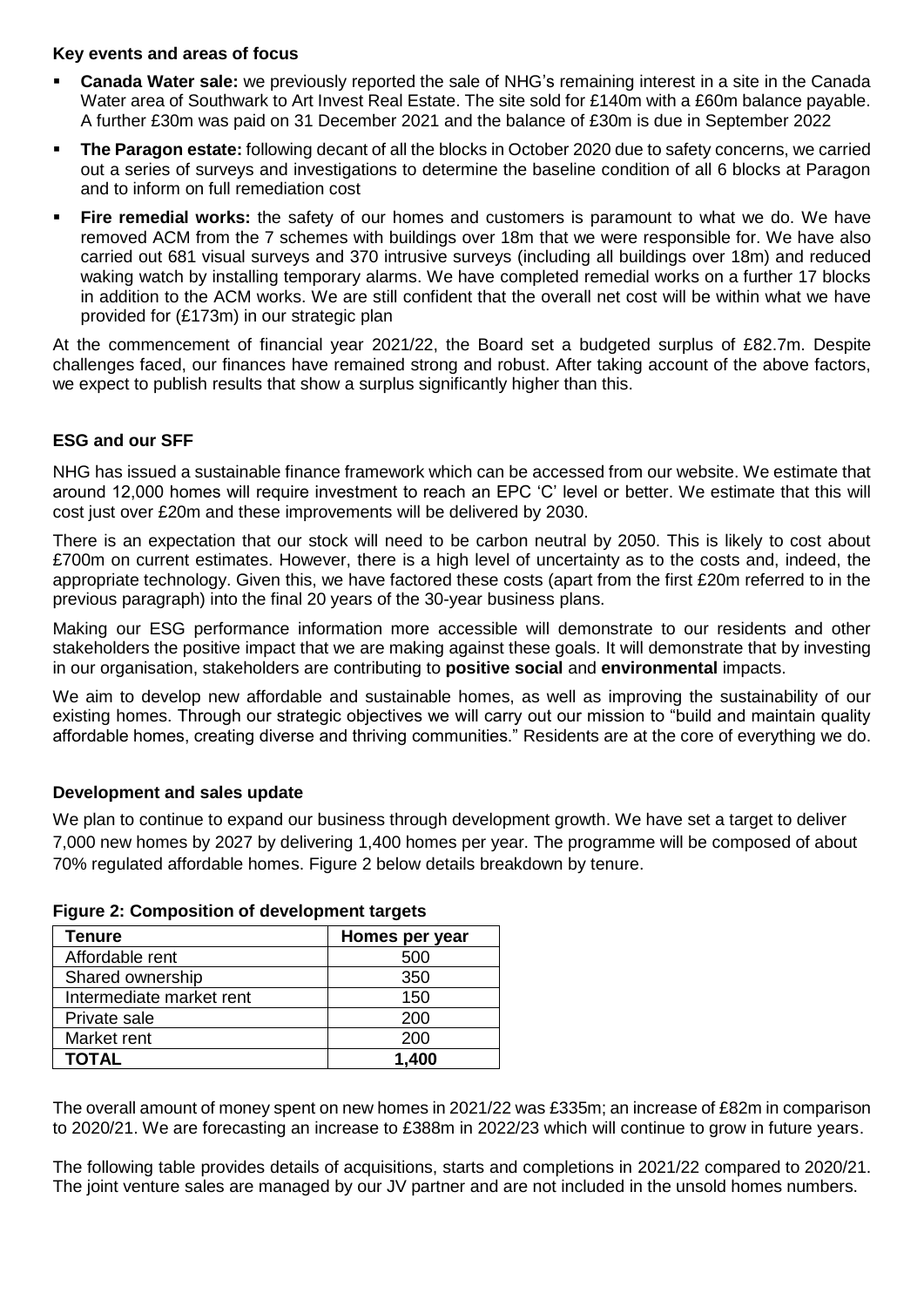### **Figure 3: Development programme as at 31 March 2022**

|                     |                | <b>Acquisitions</b>      |                          | <b>Starts</b> |         | <b>Completions</b> |
|---------------------|----------------|--------------------------|--------------------------|---------------|---------|--------------------|
| <b>Tenure</b>       | 2021/22        | 2020/21                  | 2021/22                  | 2020/21       | 2021/22 | 2020/21            |
| Low cost rental     | 363            | 354                      | 570                      | 465           | 448     | 391                |
| Shared<br>ownership | 301            | 206                      | 505                      | 290           | 382     | 495                |
| Market rent         | $\blacksquare$ | $\overline{\phantom{a}}$ | -                        | -             | 303     | 37                 |
| Private sale        | 222            | 219                      | 310                      | 192           | 5       | 299                |
| Joint ventures      | $\blacksquare$ | $\overline{\phantom{a}}$ | $\overline{\phantom{0}}$ | -             | 208     | 120                |
| <b>Total</b>        | 886            | 779                      | 1385                     | 947           | 1,346   | 1,342              |

During 2021/22 we saw solid sales performance, reducing our unsold homes by 50%. This was achieved through plot sales and the sale of 160 homes at Brent House to an institutional investor on a bulk basis.

Of the 275 homes unsold as at 31 March 2022, 65% have been unsold for over six months.

### **Figure 4: Unsold homes as at 31 March 2022**

| Category                                          | <b>Shared</b><br>ownership | <b>Private</b><br>sale | 2021/22<br>Total | 2020/21<br><b>Total</b> |
|---------------------------------------------------|----------------------------|------------------------|------------------|-------------------------|
| Unsold homes as at 1 April                        | 313                        | 235                    | 548              | 610                     |
| Homes completed as originally intended            | 382                        | 5                      | 387              | 794                     |
| Homes transferred to London Living Rent<br>tenure | (76)                       |                        | (76)             | (43)                    |
| Homes transferred to market rent tenure           |                            |                        |                  | (228)                   |
| Homes transferred between sales tenures           | 15                         | (15)                   |                  |                         |
| Homes sold on a plot by plot basis                | (313)                      | (111)                  | (424)            | (477)                   |
| Bulk sale to private investor                     | (106)                      | (54)                   | (160)            | (108)                   |
| Unsold homes as at 31 March (units)               | 215                        | 60                     | 275              | 548                     |

# **Treasury update**

As at 31 March 2022, NHG had £1,041.2m of available liquidity, comprising £964.7m of undrawn available bank facilities and £76.5m cash. Our average life of drawn debt is 15.6 years and our average costs of drawn debt is 4.04%.

|  |  |  |  | Figure 5: Group debt position as at 31 March 2022 |
|--|--|--|--|---------------------------------------------------|
|--|--|--|--|---------------------------------------------------|

| £m                                  | <b>Facilities</b> | <b>Drawn</b> | <b>Undrawn</b> |
|-------------------------------------|-------------------|--------------|----------------|
| Notting Hill Genesis                | 3,556.8           | 2,721.8      | 835.0          |
| Notting Hill Home Ownership Limited | 273.1             | 143.4        | 129.7          |
| <b>Folio Treasury Limited</b>       | 250.0             | 250.0        |                |
| GenFinance II plc                   | 250.0             | 250.0        |                |
| Group                               | 4,329.9           | 3,365.2      | 964.7          |